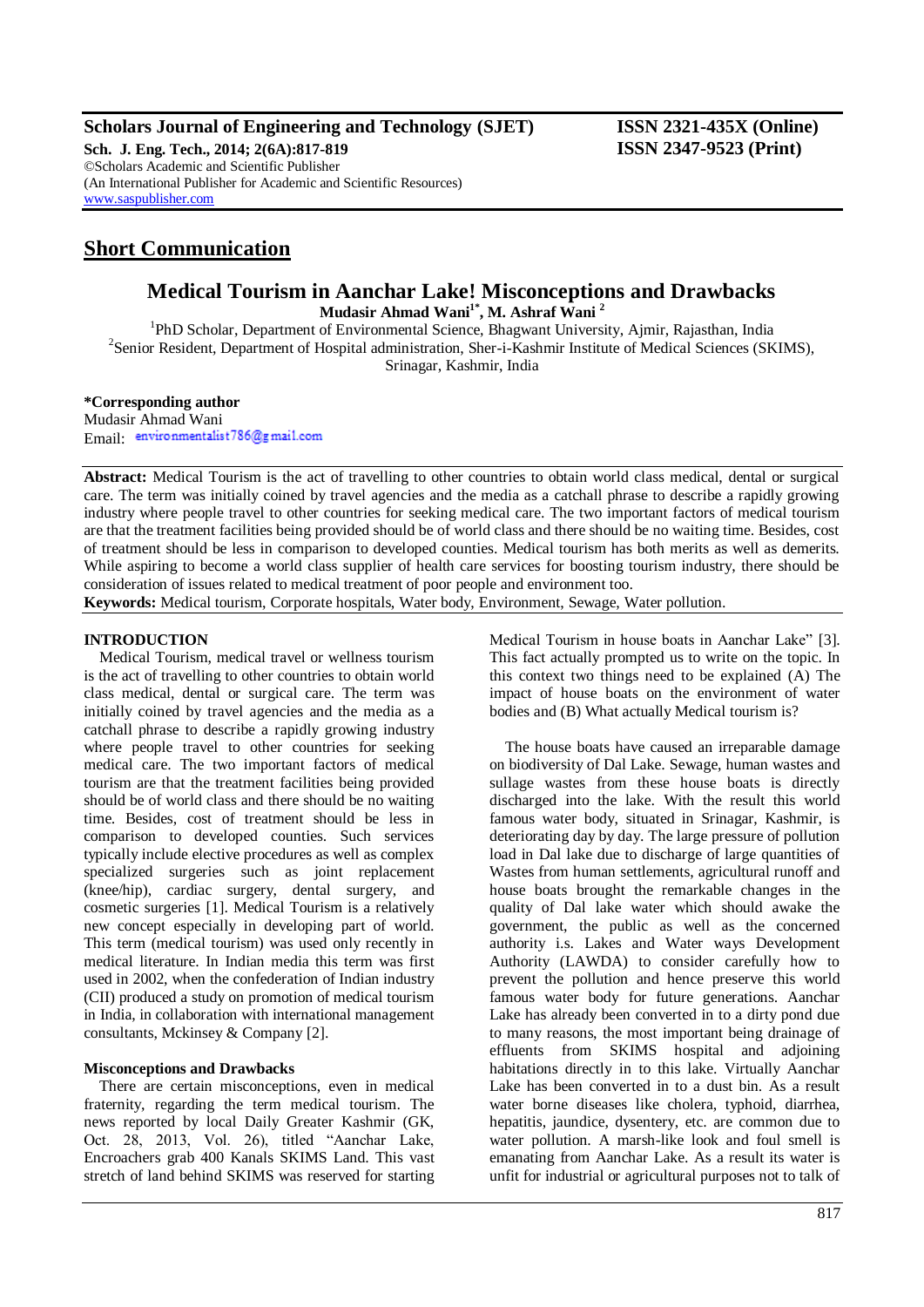drinking. River Jhelum has been turned into a drain due to solid wastes and effluents entering through Aanchar Lake and Dal Lake into it as the river is directly connected to these water bodies. Its fish population is decreasing day by day and is the cause of spread of diseases to humans [4]. It is worth mention here that Aanchar Lake is situated in Srinagar (Kashmir) and is connected to world famous Dal Lake through nallah Amir Khan. Srinagar is summer capital of Jammu & Kashmir and SKIMS Hospital is situated on the eastern bank of Aanchar Lake.

Now is medical tourism really something that will be started in house boats in a water body (here Aanchar Lake)? What then actually medical tourism is all about? Medical Tourism, medical travel or wellness tourism is the act of travelling to other countries to obtain world class medical, dental or surgical care [1]. Corporate hospitals in India have immense potential for medical tourism. As many corporate sector hospitals have developed to the extent that they provide world class facilities and expertise at less cost in comparison to western countries ( or developed part of the world) and also almost no waiting time. But their number is only a few not more than a hundred. Besides, there is apprehension of illegal organ trade, which is evident from media reports recently, like illegal renal transplant business. It is apprehended that poor people might be exploited for want of handsome amount of money in lieu of organ donation. Another fact is that good doctors are leaving the public sector hospitals and joining the private sector due to attractive salaries. This has further weakened the already ailing public health sector.

The situation of public sector hospitals in the country is very dismal; there are shortages of trained health workers, lack of funds and corruption. No public hospital can claim to have grown to the potential to provide a guarantee of service quality for medical tourists from other states or countries. There is lack of confidence in providers of healthcare and callous approach of healthcare workers towards patients in public sector hospitals. Malpractice is rampant on all sides. Spurious drugs are being prescribed to patients. Post operative care is poor and hospital infection rate is high. Expert doctors are migrating to gulf and other developed countries. With the result majority of poor ailing masses lie unattended for want of decent health care. The number of hospital beds per 1000 population is still less than one. The basic primary health care facilities are lacking like non-availability of labour room at PHCs, a laboratory for simple tests, essential drugs, price control of drugs, guarantee of service quality and accountability, shortage of manpower i.e. medical and paramedical staff to mention a few. Government spends less than 3% of GDP in as important a social sector as health care. This inadequate public spending is not for low income people only, the richer segments too benefit from it. With the result many patients resort to quacks or seek no medical treatment at all, since private practitioners are beyond the means of most.

There are certain important prerequisites or factors which are important to combine tourism industry with medical treatment. These are:

- There is availability of world class treatment facilities with internationally comparable standards of care like coronary artery bye pass surgery, hip/knee replacement, spine surgery, cosmetic and other plastic surgeries, assisted reproduction, eye surgeries, organ transplantation, novel cancer treatment, invitro fertilization(IVF) and modern dental surgeries like dental implants.
- Cost of these procedures should be less than what is in developed countries.
- There should be no waiting time for patients.
- Improved and safe health care in developing countries at affordable cost.
- Scope of travel with medical care.
- Developed tourist industry
- Health insurance policy should be prevalent
- Hospital offering treatment facility to medical tourists should be accredited i.e. certified by a national or international Accreditation agency.
- The hospital acquired infection rate should be low.

Some of the countries which are destinations for medical tourists are Canada, Costa Rica, Cuba, Dominican Republic, Mexico, Panama, Brazil, Colombia, Hong Kong, India, Malaysia, New Zealand, Philippines, Singapore, Thailand, Germany, Malta, Portugal, Spain, Turkey.

While aspiring to become a world class supplier of health care services, one can not wish away its huge ailing masses that lie unattended for want of decent health care. However, promotion of medical tourism can have positive spill over effects. These are (a) a part of private healthcare revenue can be utilized for public health spending, (b) benchmarking and streamlining healthcare delivery- this includes the development of treatment protocols, standardization of costing of various procedures, accreditation of hospitals, (c) checking brain drain from the country, (d) increasing employment opportunities and (e) concomitant expansion of aviation sector.

The promotion of medical tourism requires seeking harmonization of health standards (world class treatment facilities with internationally comparable standards of healthcare) particularly post-operative care, to develop uniform regulations of healthcare, reduce prevalence of communicable diseases and hospital infection rate and ensure follow up treatment for medical tourists [5].